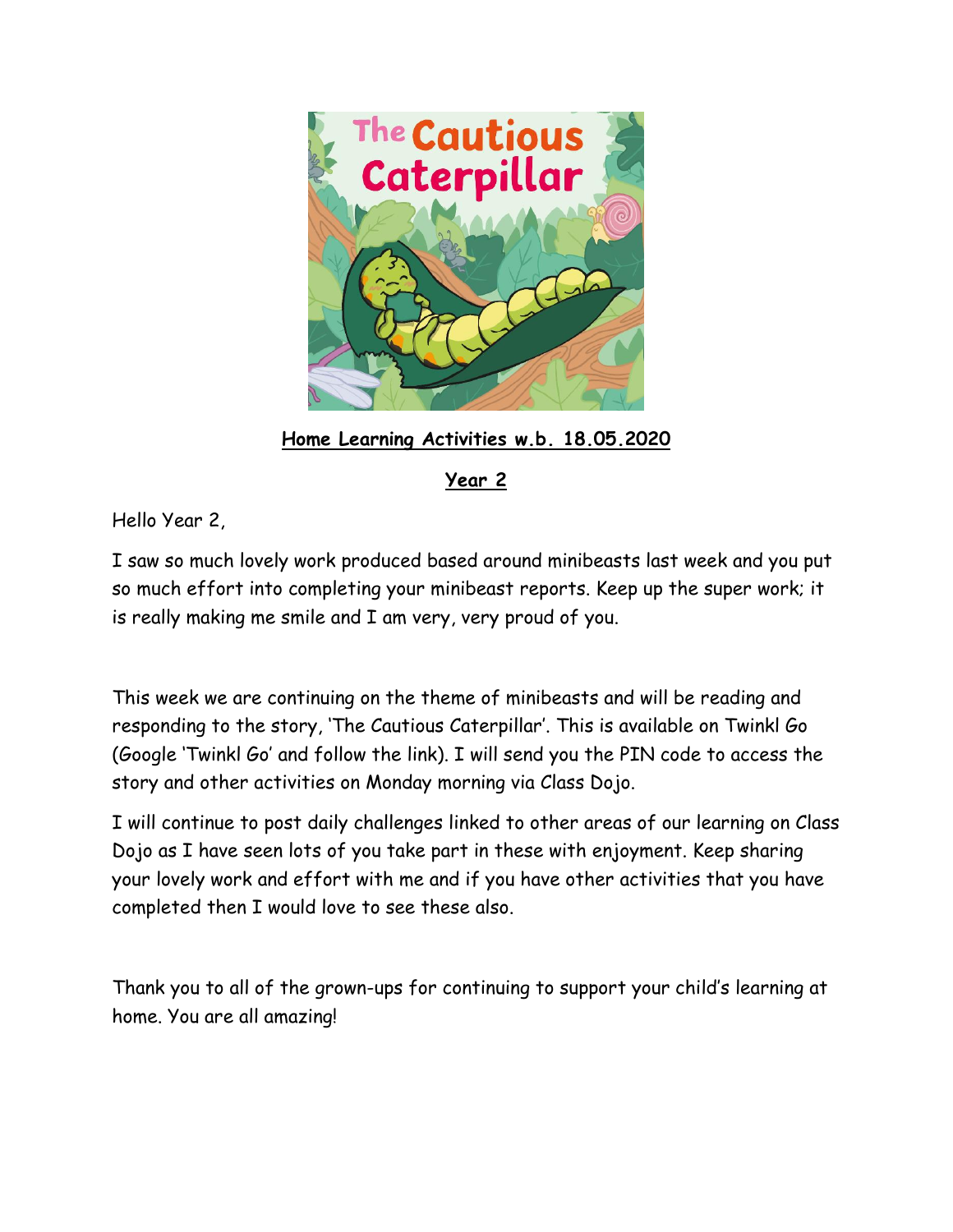# **Maths** –

Lots of you are continuing to follow the lessons on White Rose Maths Home Learning and have completed lots of the activities so far. This week use **Summer** 



You will be focusing on addition and subtraction bonds to 20, comparing number sentences, looking at related number facts as well as adding and subtracting ones. On Friday there is a lovely cookery challenge linked to butterflies!

<https://whiterosemaths.com/homelearning/year-2/> **THIS LINK WILL TAKE YOU TO THE MAIN PAGE FOR YEAR 2 HOME LEARNING SO YOU WILL NEED TO SCROLL DOWN TO SUMMER TERM WEEK 3.**

If you find anything tricky ask your grown up to help or use some practical resources to help you.

**GROWN UPS – FOR NEXT WEEK'S MATHS LEARNING TASKS THE WORKSHEETS WILL NOT BE AVAILABLE ON THE WEBSITE. I WILL UPLOAD THESE TO CLASS DOJO FOR YOU TO ACCESS. IF ANYONE NEEDS THESE BEFOREHAND PLEASE LET ME KNOW AND I WILL SEND THEM TO YOU.**

Remember to keep using Times Tables Rock Stars and Numbots to keep your brain busy and active.

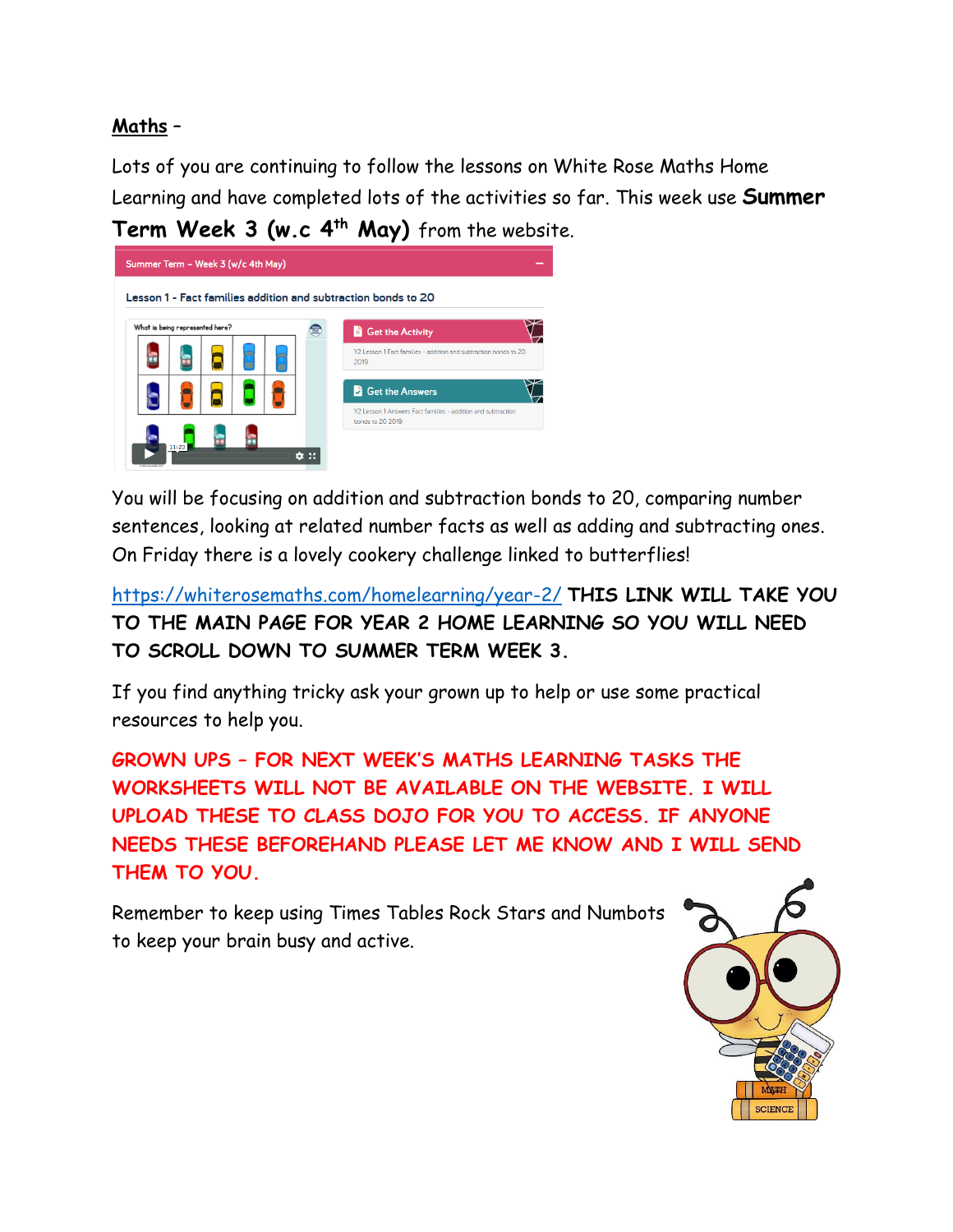## **English – The Cautious Caterpillar**

This week we are reading the story 'The Cautious Caterpillar'. This is available on Twinkl Go and I will send you the PIN number via Class Dojo to access the story and some other activities that you could need during the week for challenges.

#### **English Activities –**

 Read the story independently or with a grown-up. Discuss the events in the story. How were the characters feeling at different parts of the story? Why were they feeling like this? Can you record your ideas in speech and thought bubbles for the different characters, like the ones below?

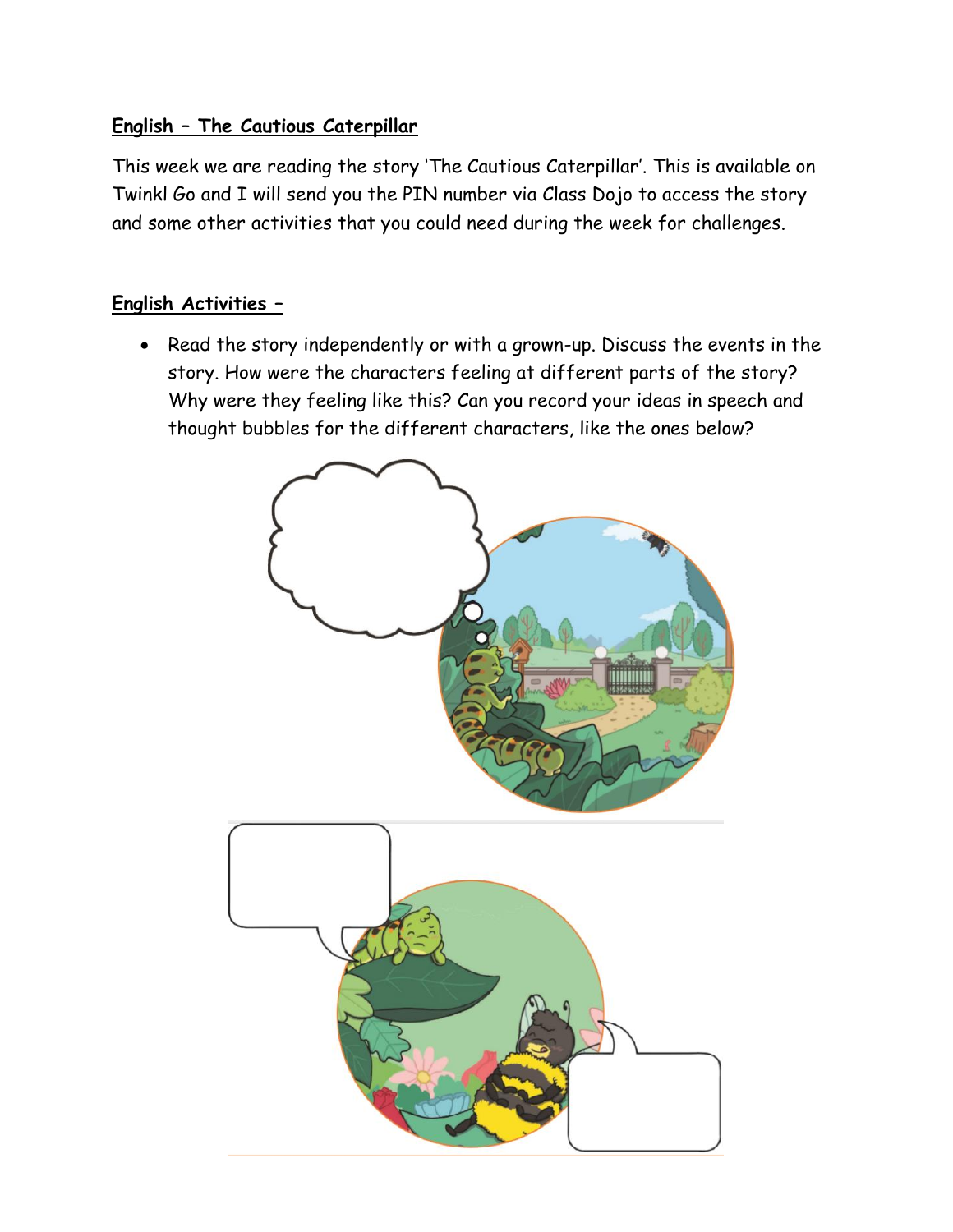

Can you remember what nouns, verbs, adjectives and adverbs are?

Read through the story again and see if you can sort any of the words into groups of adjectives, nouns, verbs and adverbs. If one of the groups doesn't have many words in, then why not see if you could add some more.

- Can you write a character description of Cody the Caterpillar at the beginning of the story and then another when she transformed at the end? Remember how to make your writing exciting.
	- o Adjectives to create expanded noun phrases.
	- o Conjunctions to extend your ideas (when, if, that, because, and, or, but, so).
	- $\circ$  Adverbs beautifully, carefully, happily, silently.
	- $\circ$  Commas in a list if you are using more than one adjective.

Below is a writing frame that might help you think of what to include, including some key words.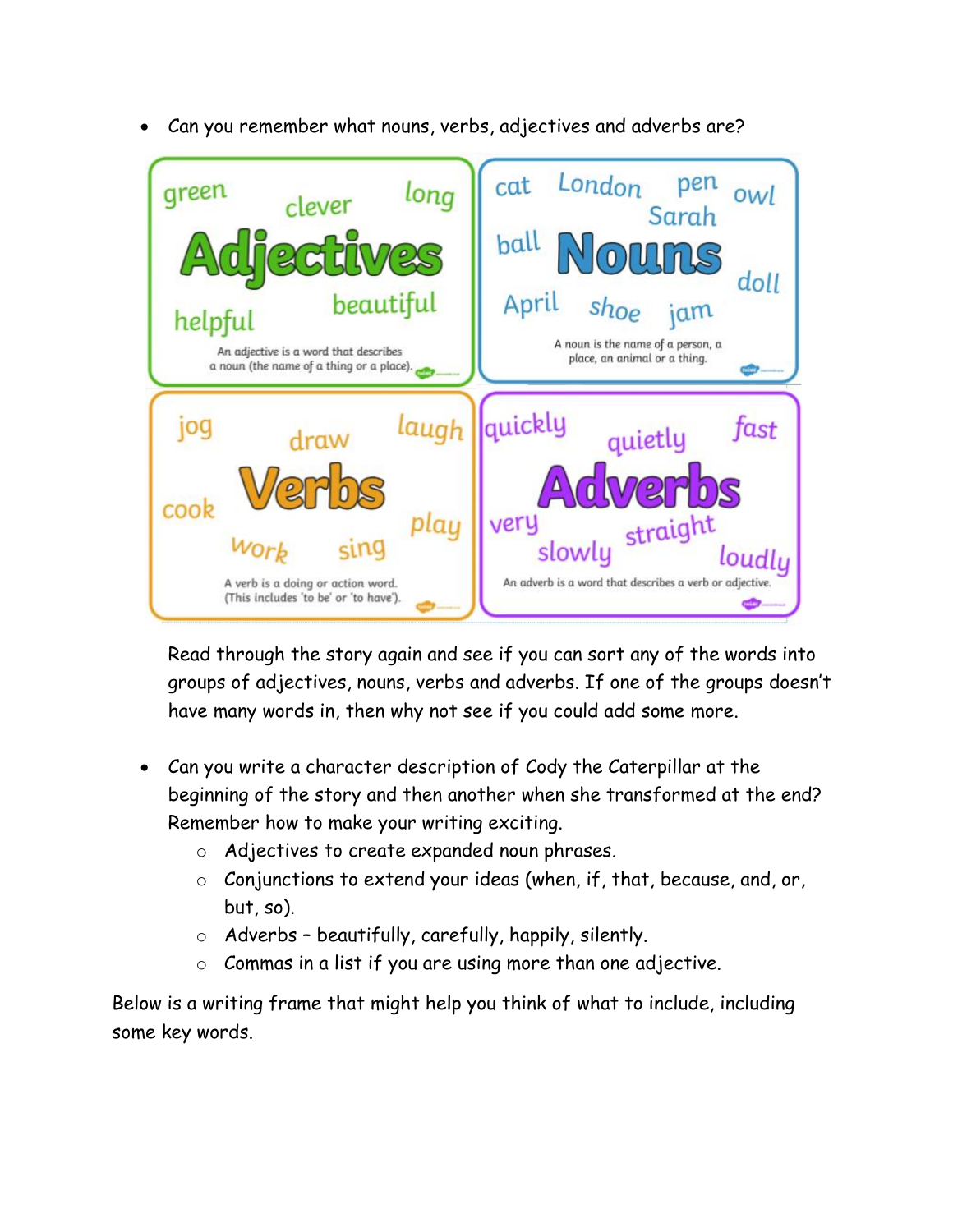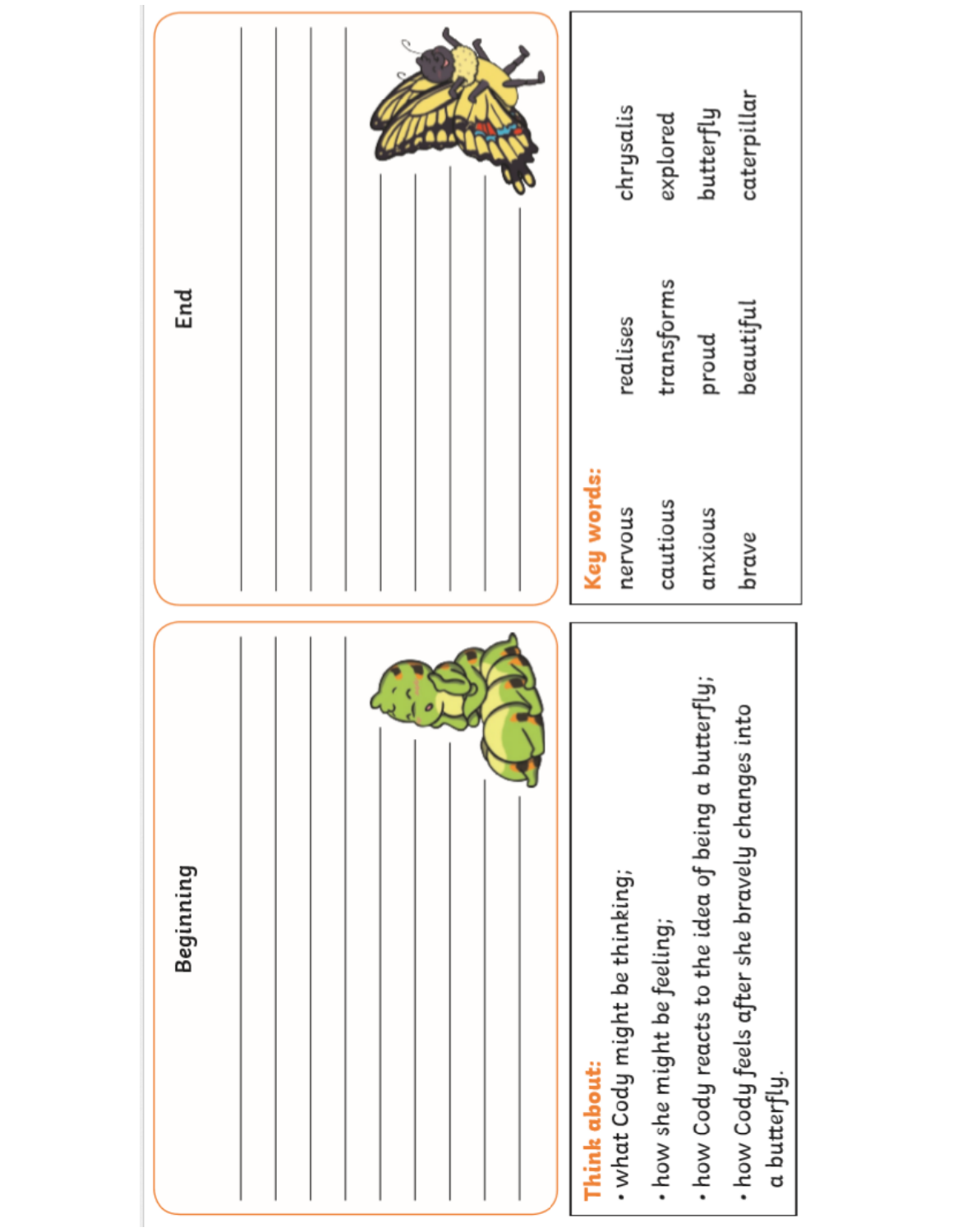- Write a setting description of where Cody the Caterpillar lives. The picture below will help you and there are some key questions as well as key words to support your writing. Remember what we have said makes your writing more exciting. Don't forget our non-negotiables
	- o Capital Letters
	- o Finger Spaces
	- o Full Stops
	- o Letter formation and some handwriting joins
	- o Spelling rules and phonic knowledge to spell words.



### Think about:

- what you can see;
- what you might feel;
- what you might hear.

| garden    | grass     | calm   |
|-----------|-----------|--------|
| colourful | trees     | warm   |
| flowers   | beautiful | bright |

• Book Review of 'The Cautious Caterpillar'. What did you think about this story? What was your favourite/least favourite part? Would you recommend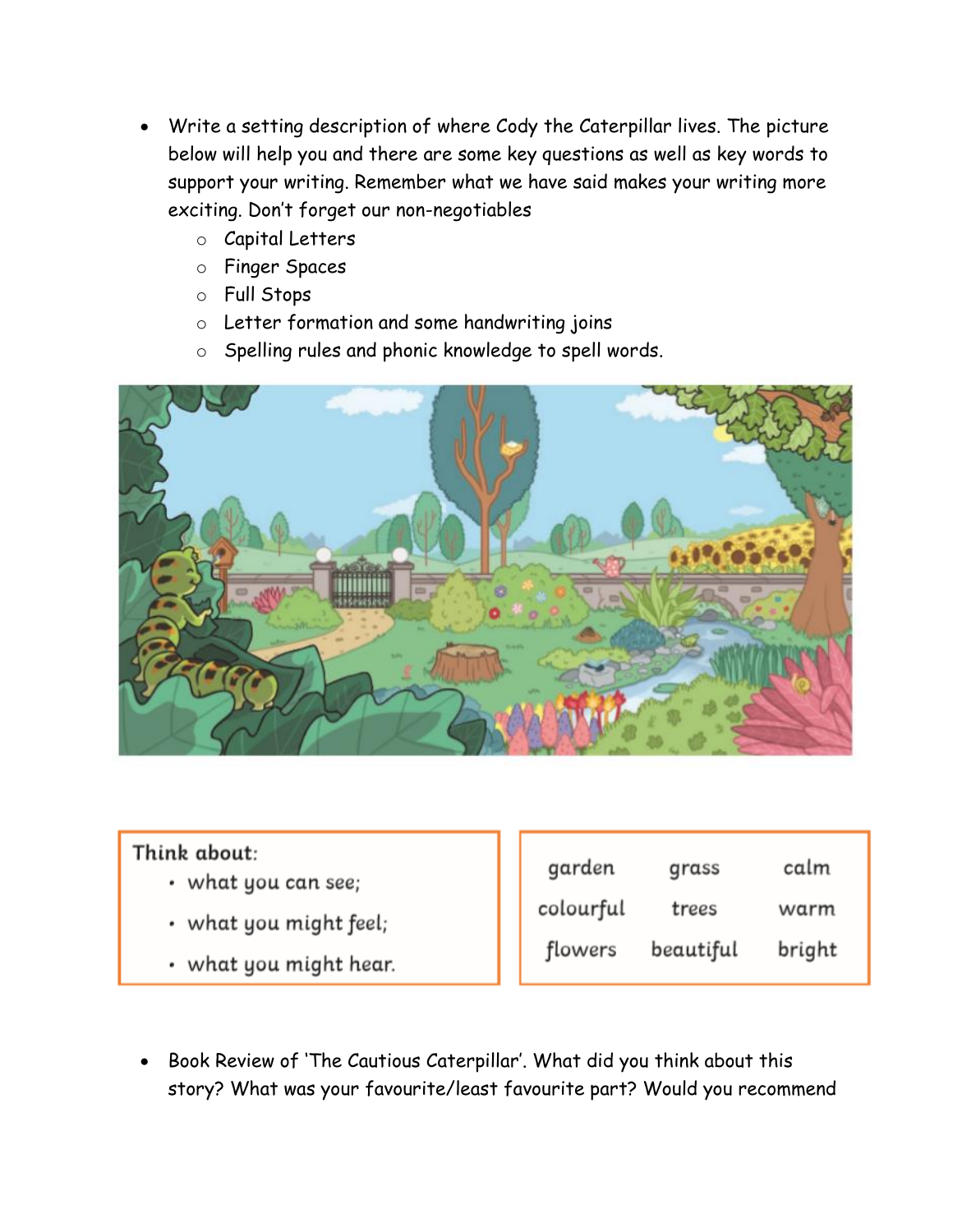it to a friend? Why/why not?

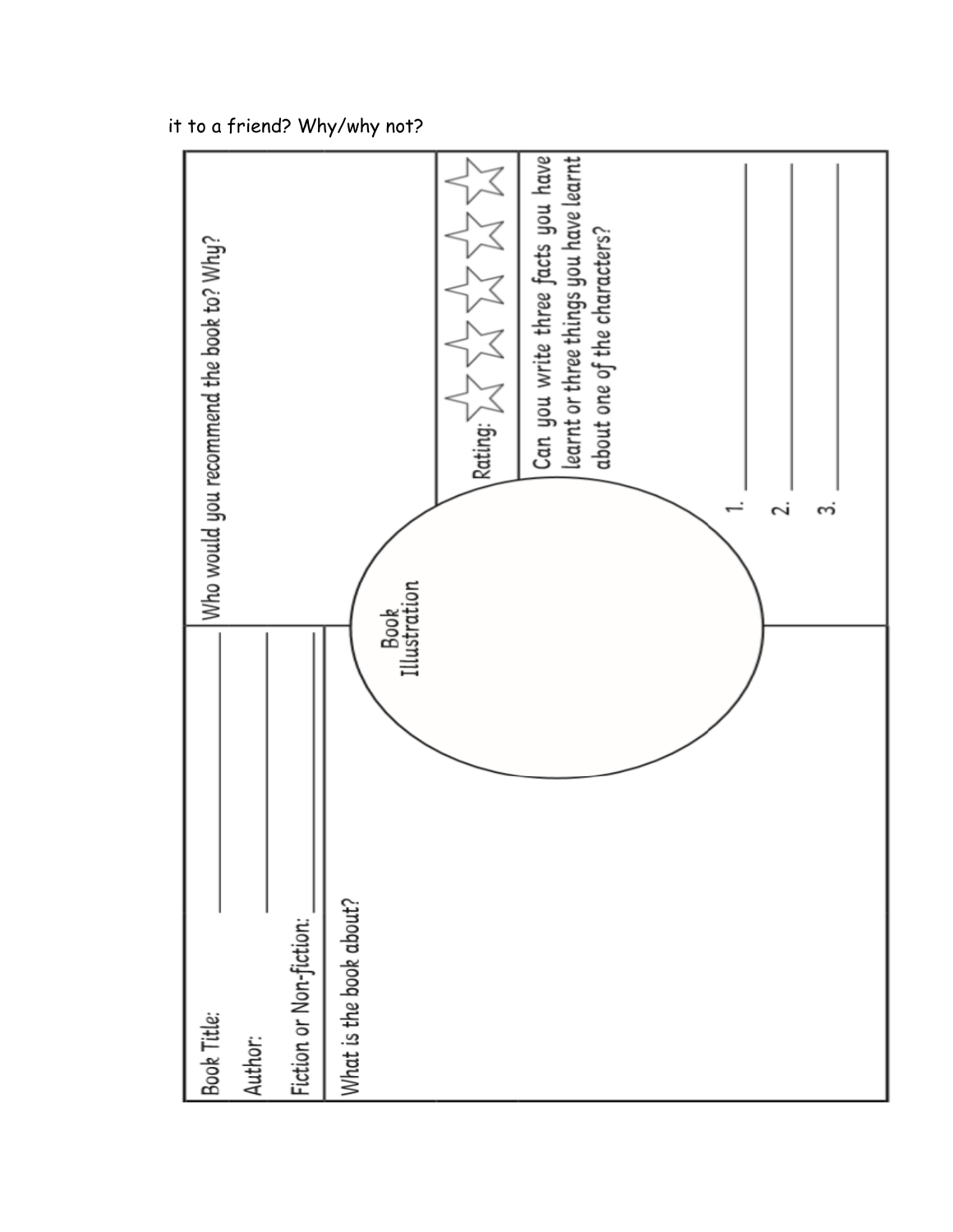### **Get Creative**

Continue to use this website to make some minibeast crafts.

<https://www.woodlandtrust.org.uk/blog/2019/06/minibeast-activities-crafts/>

I have plenty of challenges that I will add to our Class Story each day linked to other areas of our learning too.

#### **Spellings**

If you are in Mrs Hunter's Spelling group can you practice reading and spelling these words.

| word    |  |
|---------|--|
| work    |  |
| worm    |  |
| world   |  |
| worth   |  |
| worst   |  |
| war     |  |
| warm    |  |
| towards |  |
| ward    |  |

If you are in Miss Nichols' Group can you practice reading and spelling these words?

**toe**

**goes**

**heroes**